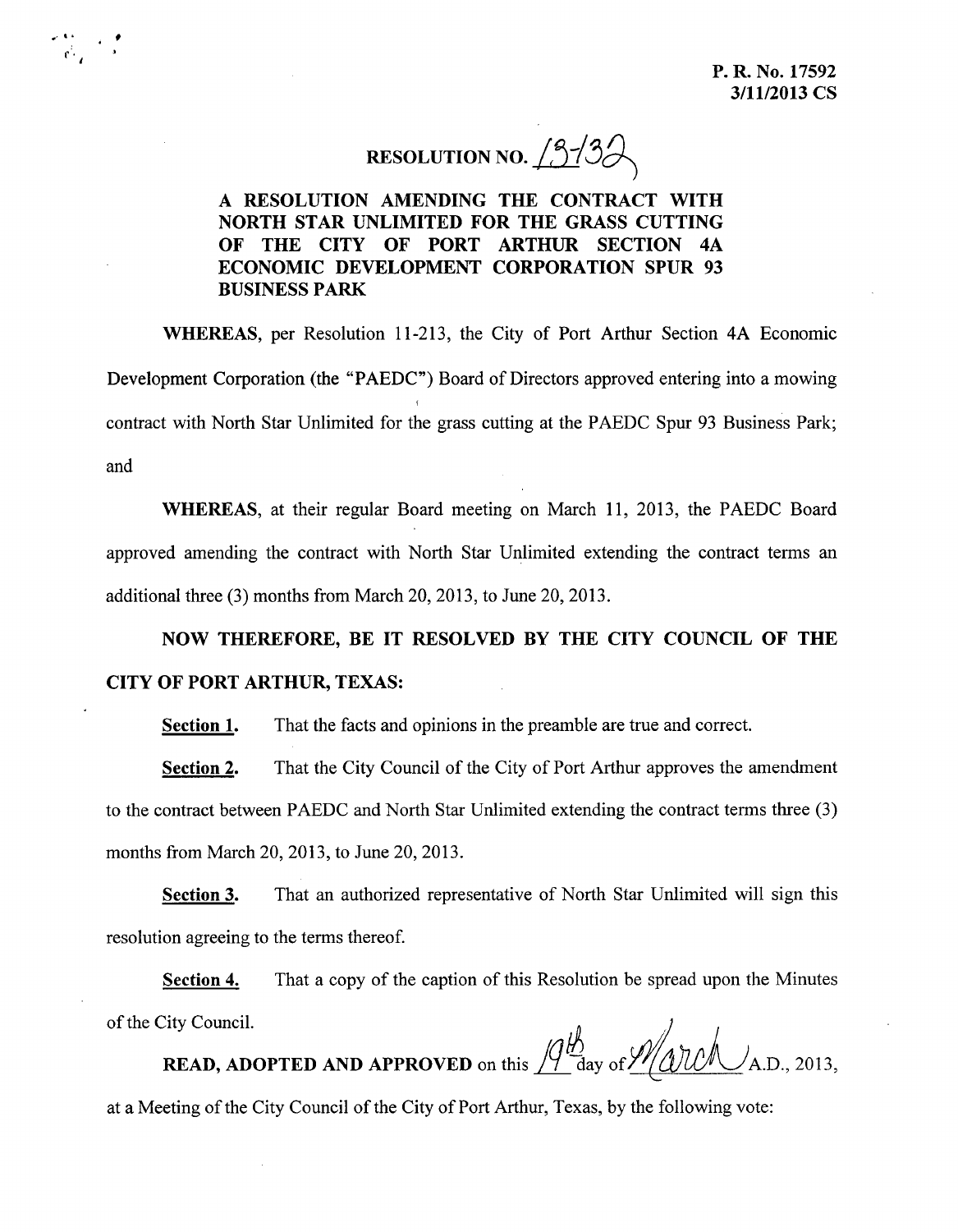AYES: Mayor gler, x Councilmembers

NOES:

"<br>"" 1.

 $\mathcal{C}^{\mathcal{A}}$ 

~

~Bobbie" **Prince, Mayor**

**ATTEST** 

**Sherri Bellard, City Secretary** 

APPROVED:

Floyd Batiste, PAEDC CEO

APPROVED AS TO FORM:

**Guy N. Goodson, PAEDC Attorney**

APPROVED AS TO FORM:

**Valeda R. Tizeno, Cit** *v*